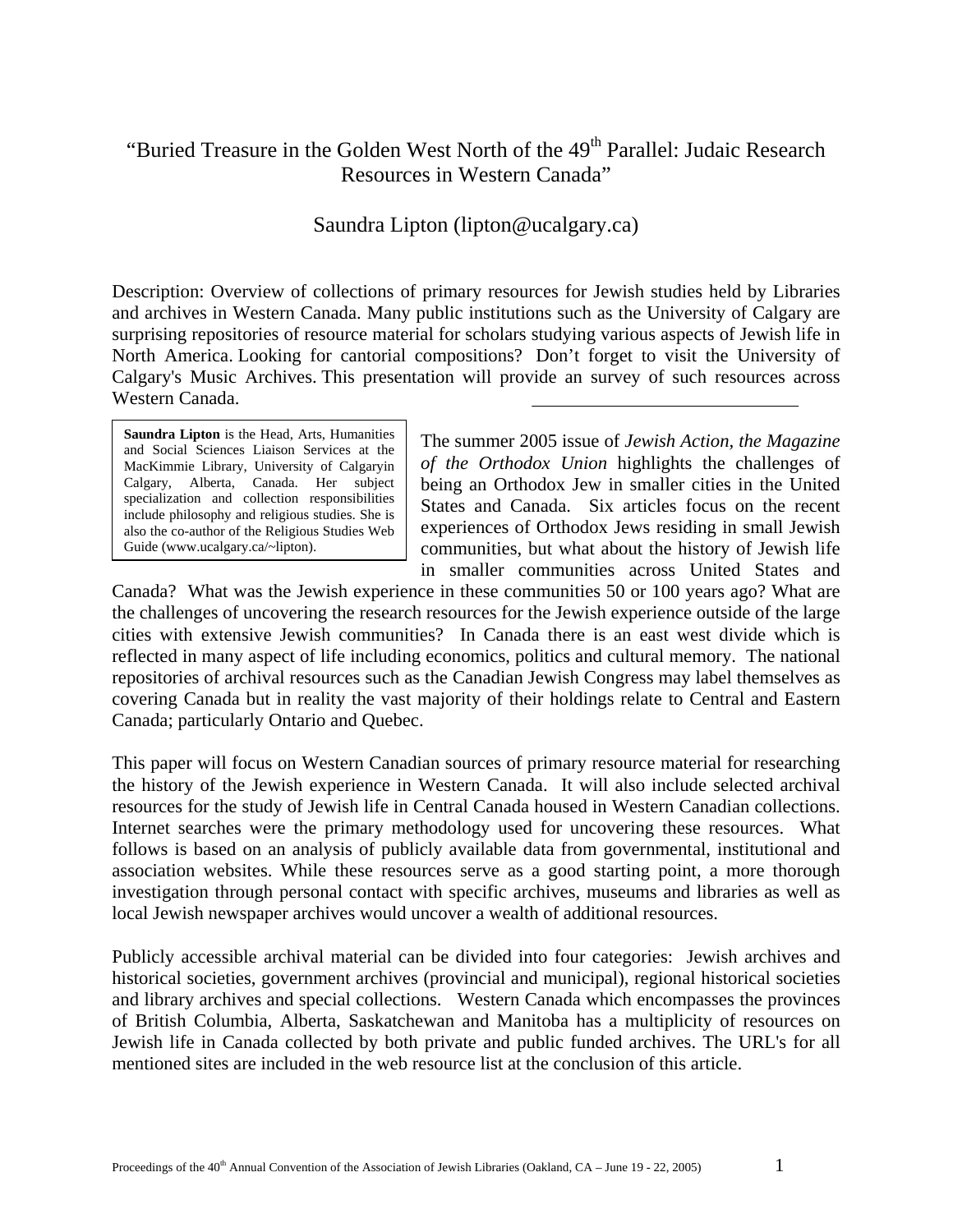The various Jewish historical societies in Western Canada provide considerable resources for research on their respective geographic regions. The Jewish Heritage Centre of Western Canada located in Winnipeg serves primarily as a repository for resources on Manitoba. The website of the Jewish Heritage Centre describes its collections, includes recent issues of its newsletter and provides a searchable list of families included in the archives. The *Calgary Cemetery Project* created by the Jewish Genealogical Society of Southern Alberta is a searchable database that provides the section, row and position of the grave as well as the date of death of the deceased. While the Jewish Historical Society of Southern Alberta does not yet have a web site, its publication *Land of Promise: The Jewish Experience in Southern Alberta* based on the 1992 exhibit of over 400 photographs and documents, is available through the national *Our Roots*  project. The Jewish Archives and Historical Society of Edmonton and Northern Alberta through the *Archives Network of Alberta*, not only provides a searchable index to its holdings, but also some digitized images and texts. Searching the *Archives Network of Alberta* I was able to locate the naturalization document for my great grandfather who was a resident of Edmonton, Alberta in the early part of the century. The Jewish Historical Society of British Columbia, through *Canada's Digital Collections* provides an historical overview of Jewish life in British Columbia from 1858 to 2001 and a description of the collections of the Society.

The provincial archives of British Columbia and the Prairie Provinces (Alberta, Saskatchewan and Manitoba) are also valuable sources for primary documents on the history of Jewish life in the region. The British Columbia Archives not only provides records of Jewish births (1872- 1903), death (1872-1984) and marriages (1872-1929) but also numerous images of Jewish life. While the photographic collections of municipal archives provide rich visual resources, their collections of unpublished resources also provide glimpses into the life of Jews in Western Canada. The City of Vancouver Archives holds photographs and documents on Jews in Vancouver including issues of a Yiddish magazine published in Vancouver.

Local and regional historical societies and museums are also good sources of primary and secondary resources on local Jewish life. The Manitoba Historical Society publishes a transaction series that includes a number of issues focusing on Jewish life in Western Canada. The Glenbow Museum's archives include records for Jewish community organization of Calgary as well as other documents relating to Jewish life in Calgary. Using the *Archives Network of Alberta*, the *British Columbia Archival Union List* and the *Saskatchewan/Manitoba Archival Network* you can easily search the holdings of the major archives in each province.

A number of public and university libraries throughout Western Canada preserve historical material on their local community through their archives and special collections. These collections can provide valuable resources for the study of the area's Jewish community. The Vancouver Public Library has a sizeable photograph collection on the web and the Saskatoon Public Library provides a detailed index to its collections of photographs and newspaper clippings. The universities of Western Canada support research into the experience of Jews in Western Canada through their extensive digital and print archival collections. The University of Calgary's *Our Future, Our Past: The Alberta Heritage Digitization Project* provides a searchable full-text database of provincial newspapers and local histories that reveals a wealth of information on Jewish life and the reactions of the broader community. The University of Alberta located in Edmonton, Alberta has digitized the texts listed in the third edition of *Peel's*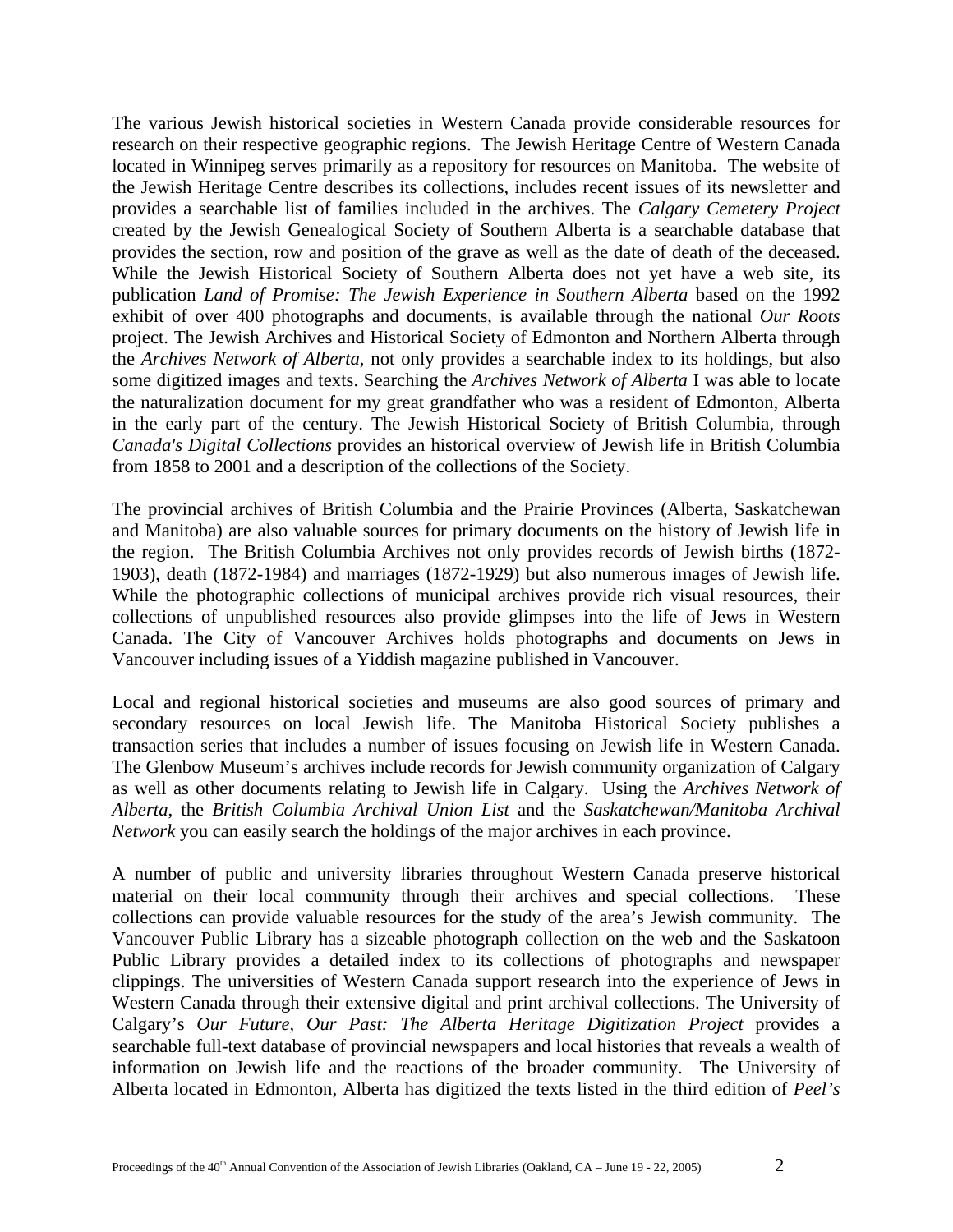*Bibliography of the Canadian Prairies to 1953* edited by Ernie B. Ingles and N. Merrill Distad. *Peel's Prairie Provinces* includes memoirs, travel accounts, local histories as well as statistical resources such as the Manitoba Census for 1886 which lists the number of Jews in the major towns.

Local histories are also searchable on a broader basis through the cross Canada *Our Roots* project. Searching this national database to local histories, I located *Buried Treasures: The History of Elnora, Pine-Lake and Huxley Orville Cheek* published in 1972 which relates the story of the Pine Lake settlement of a small group of traditional Jews in a remote area of Alberta in the final decade of the 19th century. It is interesting to note that the Alberta Jewish community's summer camp, Camp BB-Riback, is located at Pine Lake. Other federal digital initiatives include the Library and Archives of Canada site which includes valuable research resources for Western Canada. I was able to use the *Western Land Grants Database* to find the location of the land granted to my great-grandfather and two great uncles.

In addition to their digitization projects, the western universities also preserve extensive manuscript collections including the unpublished works of Jewish figures from across Canada. The University of Calgary Music Archives holds the papers of a number of prominent Canadian Jewish composers including Ben Steinberg and Srul Iving Glick and the University of Calgary Literary Archives includes the papers of Aviva Ravel, Miriam Mandel and Mordecai Richler. The papers of Henry Kreisel and Carol Matas are found at the University of Manitoba and the Sylvester Family fonds (one of the first Jewish settlers in Victoria, B.C.) are housed in the University of Victoria Special Collections.

As outlined in this article and highlighted by the more extensive list of resources below, there is a cornucopia of primary source information for the study of Jewish life in Western Canada; the bulk of which is located in repositories in Western Canada. Further in-person investigation is required to unearth the resources not yet available through the Internet.

#### Western Repositories/Resources for Primary Material on Jews in Western Canada:

Regional

## **ArchiviaNet – Western Land Grants Database** 1860-1930

([http://www.collectionscanada.ca/archivianet/020111\\_e.html\)](http://www.collectionscanada.ca/archivianet/020111_e.html) - land grants issued in Manitoba, Saskatchewan, Alberta and the railway belt of British Columbia,

c. 1870-1930.

**Canadian NorthWest Archival Network** [\(http://aabc.bc.ca/aabc/icaul.html\)](http://aabc.bc.ca/aabc/icaul.html) – access to publicly held archives in Alberta, British Columbia, Northwest Territories and Yukon. Can search all archives at once or by individual archive.

## **The Jewish Heritage Centre of Western Canada (**Winnipeg)

(<http://www.jhcwc.org/jhswc.htm>) – in January 1999, the Jewish Historical Society of Western Canada amalgamated with the Marion and Ed Vickar Jewish Museum of Western Canada and the Freeman Family Foundation Holocuast Education Centre to become the Jewish Heritage Centre of Western Canada. This collection contains 5,000 photographs, 500 interviews, over 300 linear feet of archival documents, hundreds of books on local Jewish history, back issues of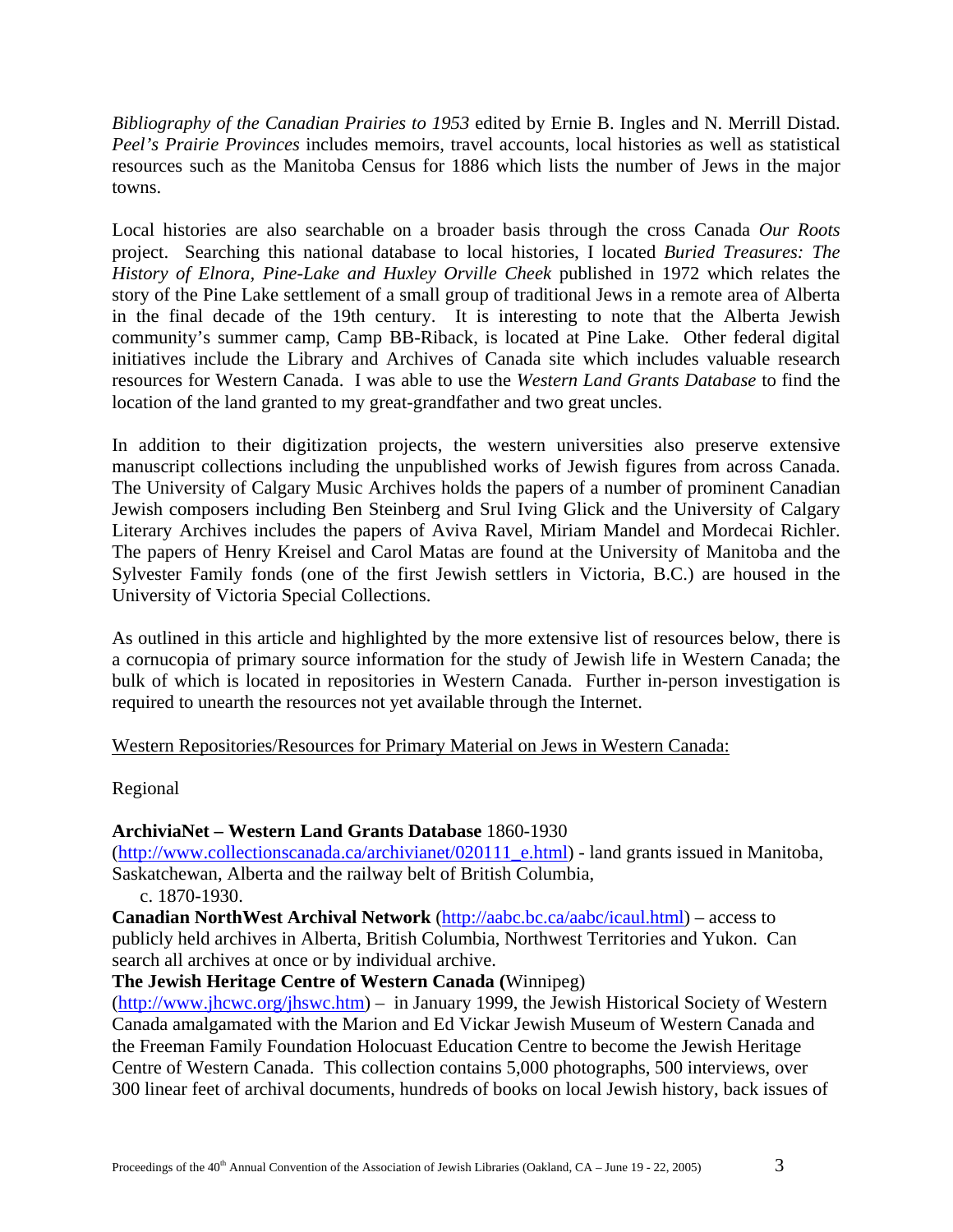local Jewish Newspapers to the 1910's (have a computerized index – contact the society to request a search) and photographs of almost all cemetery stones from the Jewish cemeteries in Manitoba. On site they have a database of information and indexes to their material. On the website they list the names of people included in their database, for further information you need to contact the society ([heritage@jhcwc.org](mailto:heritage@jhcwc.org)).

Peel's Prairie Provinces (<http://peel.library.ualberta.ca/>) - bibliography of over 7,000 texts on the history and culture of the Prairies from the 3rd edition of *Peel's bibliography of the Canadian Prairies to 1953* with over 1/3 available in digital format. In the future, will include material published since 1953.

### **Yiddish Books in the Canadian Hinterland**: **Some Collections and Collectors in Western Canada**

([http://www.jewishlibraries.org/ajlweb/publications/proceedings/proceedings2003/jones.pdf\)](http://www.jewishlibraries.org/ajlweb/publications/proceedings/proceedings2003/jones.pdf) article by Faith Jones presented at the 2003 AJL Convention.

Alberta

#### **Alberta Family Histories Society Cemetery Search**

(<http://www.afhs.ab.ca/data/cemeteries/search.php>) - searches over 100,000 cemetery records for Alberta. Note Edmonton is not included.

**Alberta Newspaper Collection** (<http://www.ourfutureourpast.ca/newspapr>) -a part of *Our Future, Our Past: The Alberta Heritage Digitization Project,* this collection contains over 738,000 images from newspapers across Alberta from 1885 to 2001. Currently not searchable, can only browse by issue.

**Archives Network of Alberta** [\(http://asalive.archivesalberta.org:8080/access/asa/archaa/](http://asalive.archivesalberta.org:8080/access/asa/archaa/) ) – produced by the Archives Society of Alberta this is a searchable database of descriptions of over 8,000 records from a variety of Alberta archives including Jewish Archives and Historical Society of Edmonton and Northern Alberta (60 metres) and Glenbow Archives (key historical archive for Calgary which includes the records of community organizations such as Calgary Jewish Council, Canadian Council of Christians and Jews(Alberta Region), Calgary Jewish Academy and Congregation House of Jacob. Includes digital full-text for some of the material from the Jewish Archives and Historical Society of Edmonton and Northern Alberta. **Alberta InWord (**[http://asalive.archivesalberta.org:8080/access/asa/documents/\)](http://asalive.archivesalberta.org:8080/access/asa/documents/)

– digitized archival records (diaries, letters etc.) from archives in Alberta.

**Alberta InSight** [\(http://asalive.archivesalberta.org:8080/access/asa/photo/\)](http://asalive.archivesalberta.org:8080/access/asa/photo/) digitized collection of photographs from archives in Alberta.

**Calgary Cemetery Project**

([http://www.jewishgen.org/jgssa/Cemetery/cemetery\\_project\\_2000.html](http://www.jewishgen.org/jgssa/Cemetery/cemetery_project_2000.html)) – includes death date and location of grave.

**City of Edmonton Archives** [\(http://archivesphotos.edmonton.ca/default.aspx?cid=1\)](http://archivesphotos.edmonton.ca/default.aspx?cid=1) – online catalogue to over 10,000 digital photos (about 10% of the archive).

**From Pogrom to Prairie: Early Jewish Farm Settlements in Central Alberta** by A. J. Armstrong (http://www.albertasource.ca/aspenland/eng/society/article\_pogrom\_to\_prairie.html) – part of the *Women of Aspenland : Images from Central Alberta site.* 

**Galt Archives** – (<http://www.galtmuseum.com/discover/archives/archivesonline.htm>) – city records, manuscripts and photographs from the Lethbridge area.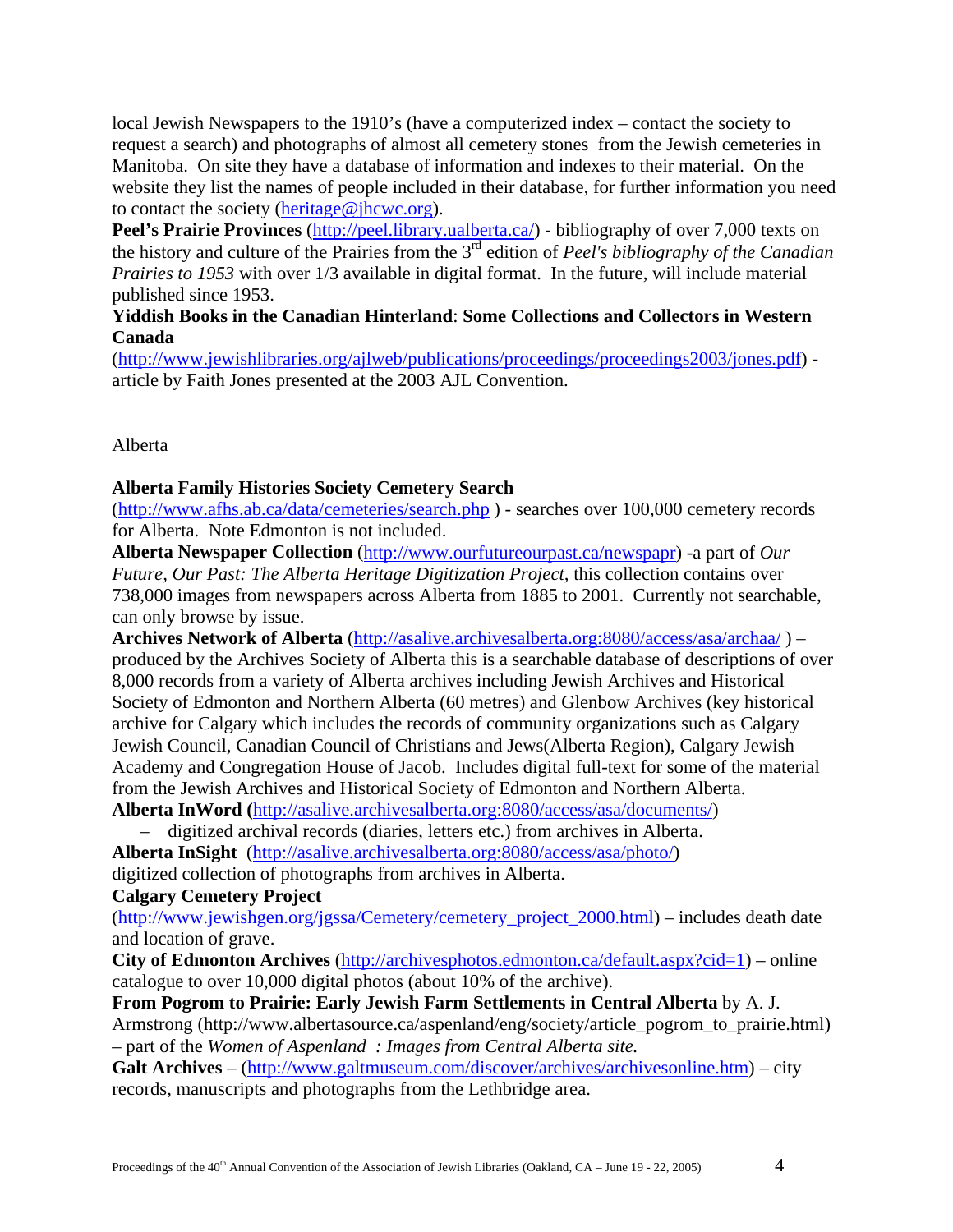**Glenbow Archives (Calgary)** (<http://ww2.glenbow.org/search/archivesMainSearch.aspx>) – can search the archives as well as the photo collection. A search in the *Archives Photographs Catalog* ([http://ww2.glenbow.org/search/archivesPhotosSearch.aspx\)](http://ww2.glenbow.org/search/archivesPhotosSearch.aspx) for "Jewish" on August 28, 2005 retrieved 84 photographs.

**Heritage Community Foundation's "People of Alberta**"

([http://www.abheritage.ca/albertans/people/jewish.html\)](http://www.abheritage.ca/albertans/people/jewish.html) - contains a section for the Jewish community – includes films and audio material.

**Jewish Archives and Historical Society of Edmonton and Northern Alberta** 

([http://www.jahsena.ca/jahsena\\_001.htm](http://www.jahsena.ca/jahsena_001.htm)) - holdings are searchable through the *Archives Network of Alberta Database*. Over 400 photos and 400 documents have been digitized. Use *Alberta InWord* and *Alberta InSight* to limit retrieval to digital works.

**Jewish Genealogy Society of Southern Alberta** ([http://www.jewishgen.org/jgssa\)](http://www.jewishgen.org/jgssa) - Search the *Cemetery Project* [\(http://www.jewishgen.org/jgssa/Cemetery/cemetery\\_project\\_2000.html\)](http://www.jewishgen.org/jgssa/Cemetery/cemetery_project_2000.html)– includes death date and location of grave.

**Jewish Historical Society of Southern Alberta** - located in Calgary (*jhssa@shaw.ca*) – records of communal organizations as well as personal documents from local residents, an oral history collection of over 100 interviews and a photograph collection. Have a continuing project of photographing the gravestones in southern Alberta Jewish cemeteries.

*Land of Promise: The Jewish Experience in Southern Alberta.*

(<http://www.ourroots.ca/e/toc.asp?id=1314>*)*. Calgary, Alberta: Jewish Historical Society of Southern Alberta, 1996 - full text of this book detailing Jewish life in Southern Alberta is available through *Our Roots* (Canadian local histories online project).

**Local and Alberta Histories** [\(http://www.ourfutureourpast.ca/loc\\_hist/](http://www.ourfutureourpast.ca/loc_hist/)) – part of *Our Future, Our Past* : *The Alberta Heritage Digitization Project* (searchable full-text of over 58,000 pages of local histories).

**Our Future, Our Past: The Alberta Heritage Digitization Project**  ([http://136.159.239.228//index.html\)](http://136.159.239.228//index.html)

**University of Calgary Library Literary and Music Archives**

(<http://www.ucalgary.ca/library/SpecColl/index.html>) - includes papers of Canadian Jewish authors and musicians such as Ben Steinberg, Srul Irving Glick, Miriam Mandel and Mordecai Richler.

British Columbia

## **BC Archives**

Search the index [\(http://search.bcarchives.gov.bc.ca/sn-1C07887/search\)](http://search.bcarchives.gov.bc.ca/sn-1C07887/search) - select all or limit to moving images, visual records, textual records, library or web pages. Searching for "Jewish" I located information on the Jewish Synagogue in Victoria, Vancouver Jewish Basketball Team etc.

Search **Vital Events** ([http://www.bcarchives.gov.bc.ca/sn-](http://www.bcarchives.gov.bc.ca/sn-226330F/textual/governmt/vstats/v_events.htm)

[226330F/textual/governmt/vstats/v\\_events.htm](http://www.bcarchives.gov.bc.ca/sn-226330F/textual/governmt/vstats/v_events.htm)) – for information on birth (1872-1903), marriage (1872-1929) and death (1872 to 1984) registrations.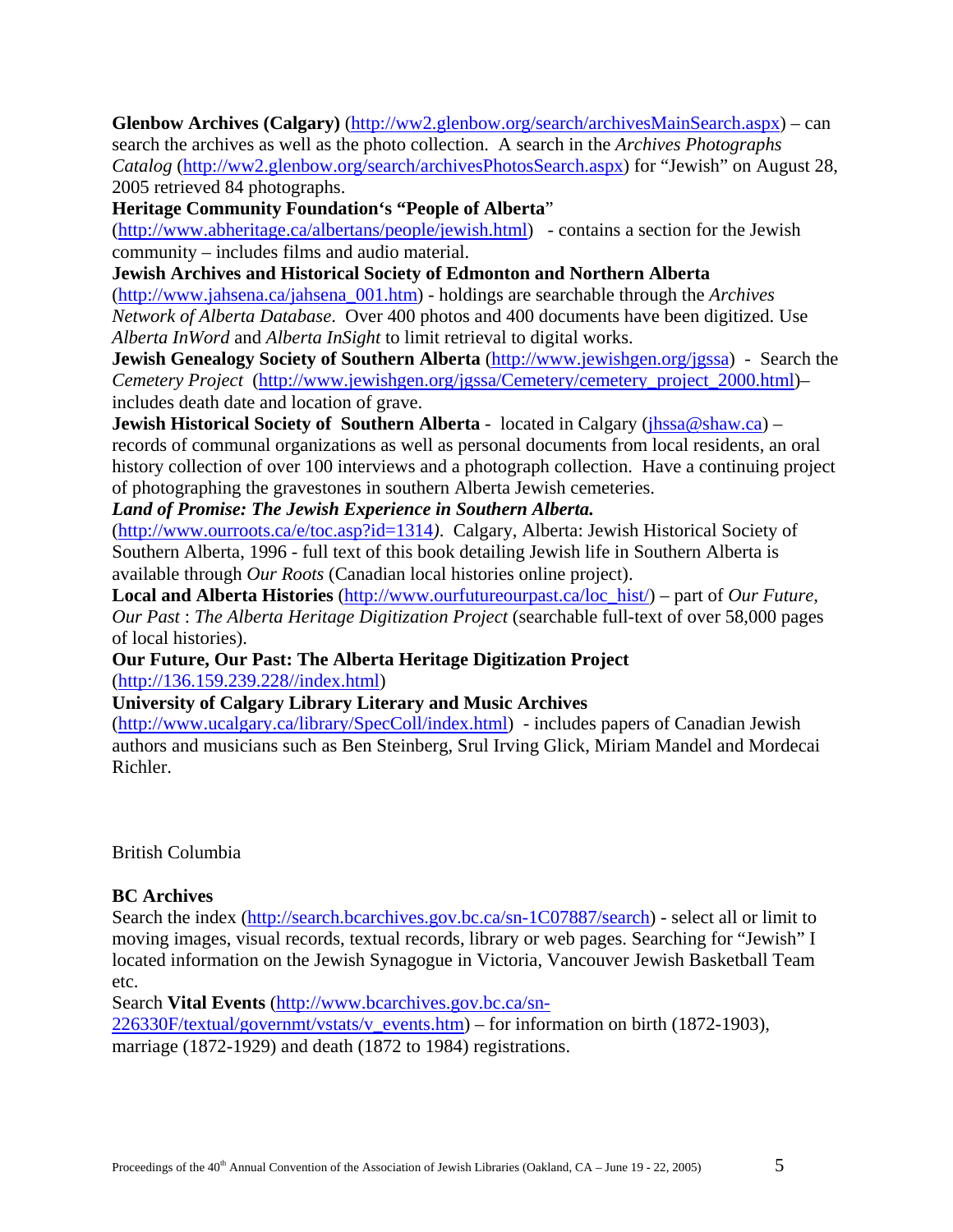#### **The British Columbia Cemetery Finding Aid (**[http://www.islandnet.com/cgi-](http://www.islandnet.com/cgi-bin/ms2/rsd/search)

[bin/ms2/rsd/search\)](http://www.islandnet.com/cgi-bin/ms2/rsd/search) - database of over 100,000 entries for cemeteries, including the Jewish cemeteries in B.C. Note only gives location of grave, does not give the date of death. City of Vancouver Archive ([http://www.city.vancouver.bc.ca/ctyclerk/archives/\)](http://www.city.vancouver.bc.ca/ctyclerk/archives/) – can search the private records and the photograph collection (all the photographs or just the scanned photographs).

**Jewish Genealogical Institute of British Columbia**

(<http://www.geocities.com/Heartland/Hills/4441/>) - their collection of genealogical research material is housed at the Isaac Waldman Jewish Public Library

(<http://www.jccgv.com/home/library.htm>) at the Jewish Community Centre in Vancouver.

**Jewish Historical Society of British Columbia** ([http://collections.ic.gc.ca/jhs/\)](http://collections.ic.gc.ca/jhs/) – contains a very good overview of Jewish life in British Columbia. Produces a journal called *The Scribe*. Volume 24, 2004 talks about the origin of the Victoria Jewish Community. See

<http://www.jewishbulletin.ca/archives/May04/archives04May21-05.html> for a brief description of this article. Volume 20, 2000 is available on the web:

[http://collections.ic.gc.ca/jhs/Pages/Scribe\\_No.\\_2\\_2000.pdf](http://collections.ic.gc.ca/jhs/Pages/Scribe_No._2_2000.pdf) . The Society holdings include an Oral History Collection, Family Histories Collection, Photo Collection, Personal Archives and Community Organizations Archives.

*Jewish Western Bulletin* (<http://www.jewishbulletin.ca/archives/index.html>) – selected articles of this Vancouver based paper are available from 2001 to date.

*Pioneers, Pedlars and Prayer Shawls: the Jewish Communities in British Columbia and the Yukon* (<http://www.ourroots.ca/e/toc.asp?id=3633>

by Cyril Leonoff, 1978. Full-text of this book is available through the *Our Roots* project. **Vancouver Public Library Historical Photograph Collection**

([http://www.vpl.vancouver.bc.ca/branches/LibrarySquare/spe/photos/photoagree.html\)](http://www.vpl.vancouver.bc.ca/branches/LibrarySquare/spe/photos/photoagree.html)

**University of British Columbia Photographic Archives** (<http://www.library.ubc.ca/archives/photos.html> )

**University of Victoria Special Collections** (<http://aabc.bc.ca/aabc/uviclist.html>)

**Vancouver –** from **Museum of the Jewish People, Online Database of Jewish Communities – Diaspora Communities** [\(http://www.bh.org.il/Communities/Archive/Vancouver.asp\)](http://www.bh.org.il/Communities/Archive/Vancouver.asp)

Manitoba

**Archives of Manitoba** [\(http://www.gov.mb.ca/chc/archives/\)](http://www.gov.mb.ca/chc/archives/)

**City of Winnipeg Archives** [\(http://www.winnipeg.ca/clerks/docs/pathways/default.stm](http://www.winnipeg.ca/clerks/docs/pathways/default.stm)) **The Jewish Heritage Centre of Western Canada** (Winnipeg)

(<http://www.jhcwc.org/jhswc.htm>) – in January 1999, the Jewish Historical Society of Western Canada amalgamated with the Marion and Ed Vickar Jewish Museum of Western Canada and the Freeman Family Foundation Holocaust Education Centre to become the Jewish Heritage Centre of Western Canada. This collection contains 5,000 photographs, 500 interviews, over 300 linear feet of archival documents, hundreds of books on local Jewish history, back issues of local Jewish Newspapers to the 1910's (have a computerized index – contact the society to request a search) and photographs of almost all cemetery stones from the Jewish cemeteries in Manitoba. On site they have a database of information and indexes to their material. On the website they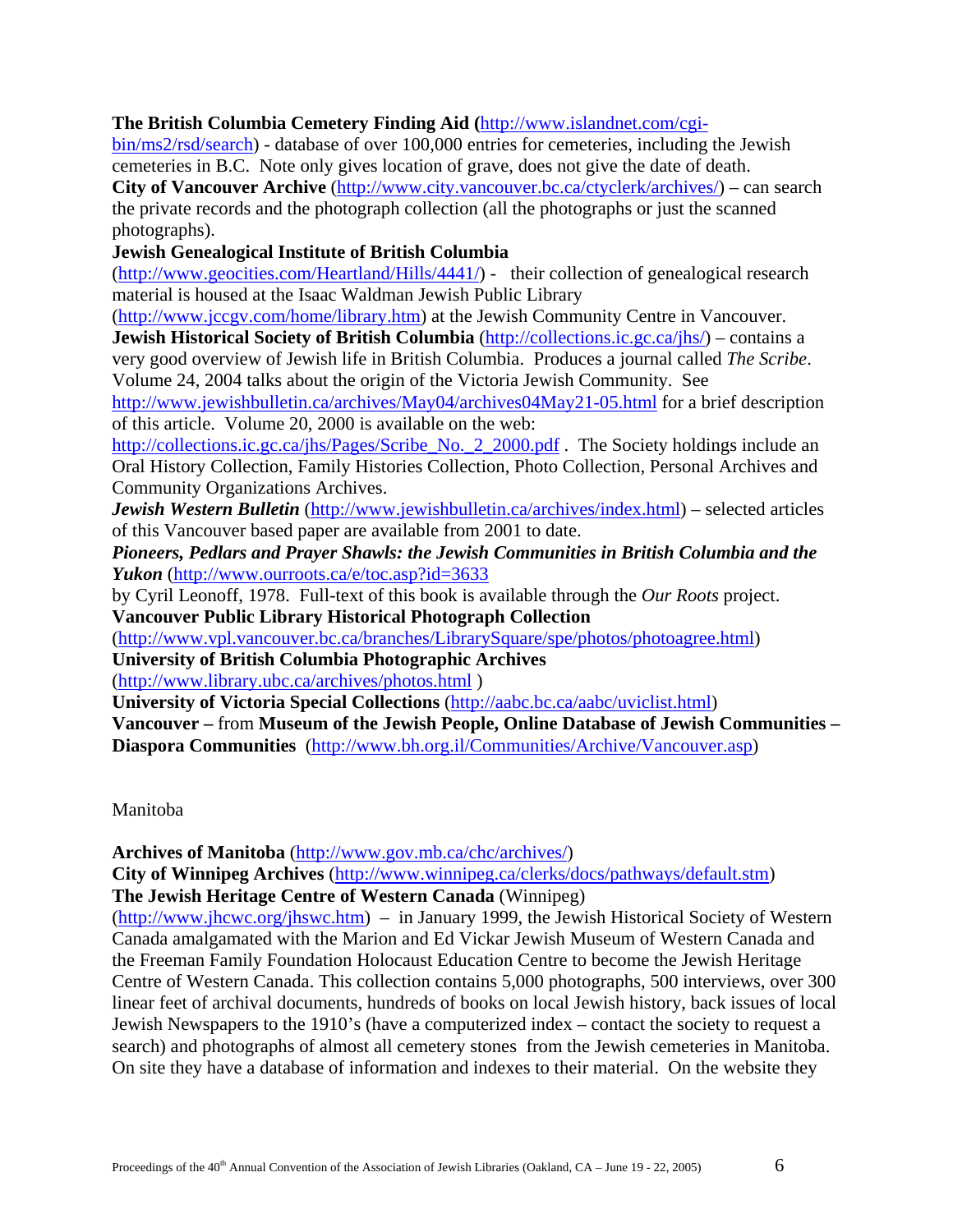list the names of people included in their database, for further information you need to contact the society. ([heritage@jhcwc.org](mailto:heritage@jhcwc.org))

**Saskatchewan/Manitoba Archival Network**

([http://lib74123.usask.ca/scaa/sain-main/\)](http://lib74123.usask.ca/scaa/sain-main/)

**Transactions of the Manitoba Historical Society**

([http://www.mhs.mb.ca/info/pubs/transactions.shtml\)](http://www.mhs.mb.ca/info/pubs/transactions.shtml) – a number of the documents in this series deal with Jews in Western Canada.

## **University of Manitoba Archives and Special Collections**

**(**[http://umanitoba.ca/libraries/units/archives/collections/list.shtml\)](http://umanitoba.ca/libraries/units/archives/collections/list.shtml) - includes papers of Jewish authors such as Henry Kreisel and Carol Matas as well as private records for members of the Winnipeg Jewish Community.

**Winnipeg Tribune** [\(http://www.umanitoba.ca/libraries/units/archives/tribune/index.shtml\)](http://www.umanitoba.ca/libraries/units/archives/tribune/index.shtml) – index to newspaper clippings and photos

Saskatchewan

**Hirsh Community Jewish Cemetery** 

([http://cap.estevan.sk.ca/cemetery.records/hirsch/index.html\)](http://cap.estevan.sk.ca/cemetery.records/hirsch/index.html)

**Life in Saskatchewan from a Jewish View**

([http://www.gpfn.sk.ca/religion/judaism/history/index.html\)](http://www.gpfn.sk.ca/religion/judaism/history/index.html) – paper by Rebecca Landau

**Saskatchewan/Manitoba Archival Network**

([http://lib74123.usask.ca/scaa/sain-main/\)](http://lib74123.usask.ca/scaa/sain-main/)

**Saskatchewan Archives Board**

(<http://www.saskarchives.com/web/services-pub-family.html>) - does not provide any finding aids or digitized documents on the website – use **Archives Canada**

([http://www.archivescanada.ca/english/index.html\)](http://www.archivescanada.ca/english/index.html) to search for collections in this archive. **Saskatchewan Cemetery Index** ([http://www.saskgenealogy.com/cemetery/cemetery.htm\)](http://www.saskgenealogy.com/cemetery/cemetery.htm) - can search for cemeteries by religion.

## **Saskatoon Public Library Local History Room Databases**

([http://www.saskatoonlibrary.ca/is/histdb.html\)](http://www.saskatoonlibrary.ca/is/histdb.html) – search "Collections" for index to over 40,000 photographs and other documents and "Special Newspapers and Clipping Binders" for Saskatoon newspaper articles.

## Canadian Repositories Including Primary Material on Jews in Western Canada:

**Archives Canada** [\(http://www.archivescanada.ca/english/index.html\)](http://www.archivescanada.ca/english/index.html) – search archival holdings across Canada and view digitized maps, photos, documents and exhibits. A search for "Jewish and Calgary" on August 28, 2005 retrieved 81 records. Produced by the Canadian Council of Archives.

**Canada's Digital Collections** [\(http://collections.ic.gc.ca/E/view.html\)](http://collections.ic.gc.ca/E/view.html) – use "Search" to locate resources.

**Canadian Jewish Congress** [\(www.cjc.ca\)](http://www.cjc.ca/)